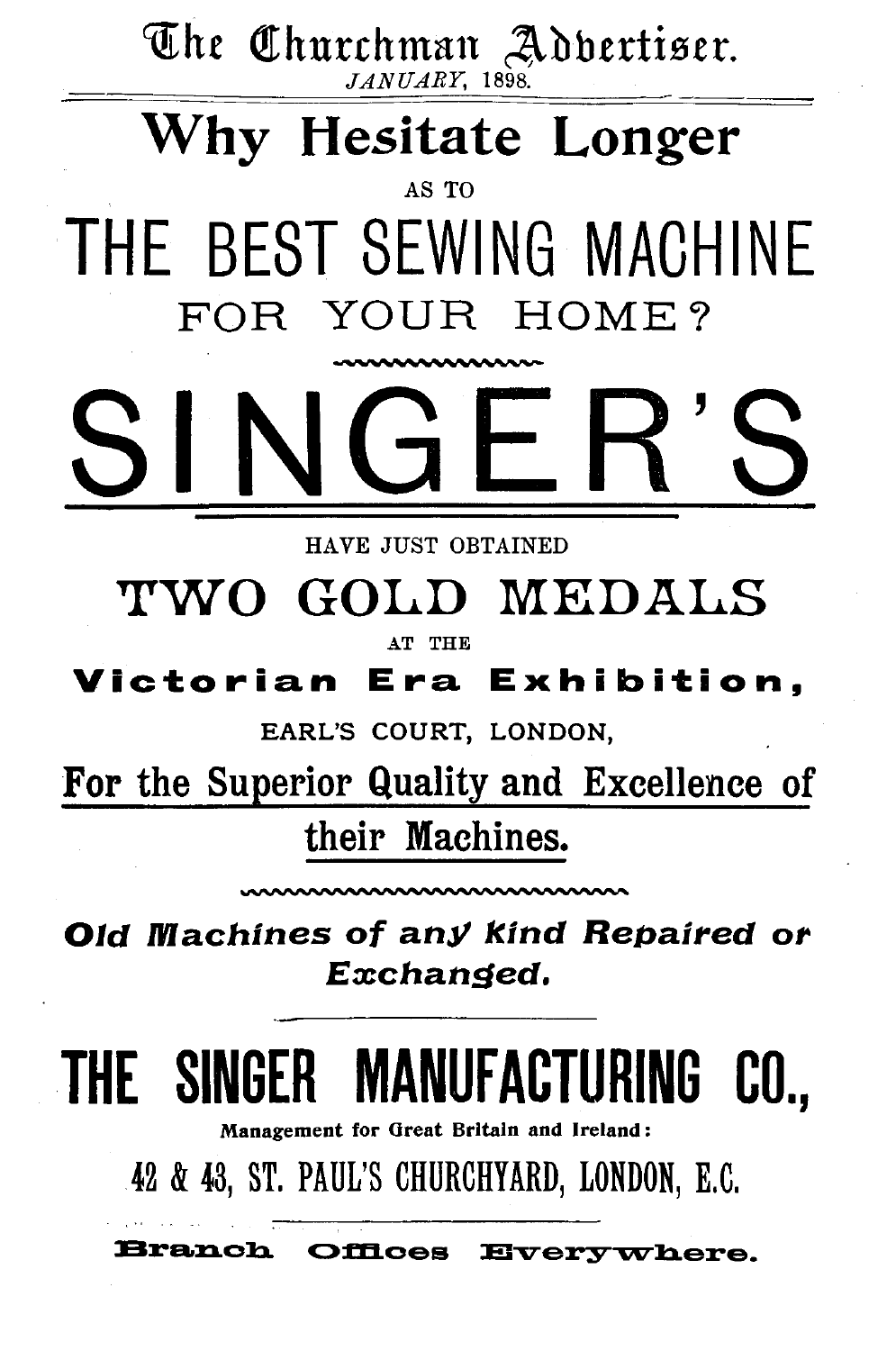# **HODDER AND STOUGHTON'S NEW WORKS.**

# **THE EXPOSITOR'S GREEK TESTAMENT.**

Edited by the Rev. W. ROBERTSON NICOLL, M.A., LL.D.

(IN FOUR VOLUMES.)

The FIRST VOLUME *(Now Ready),* handsomely bound in buckram cloth, consists of'The GOSPELS of ST. MATTHEW, ST. MARK, and ST. LUKE, by the Rev. Professor A. B. BRUCE, D.D.; and The GOSPEL of ST. JOHN, by the Rev. Professor MARCUS DODS, D.D.

"THE EXPOSITOR'S GREEK TESTAMENT" will be on the plan of Dean Alford's Greek Testament, which had a long course of popularity and usefulness in this country. The first volume was published in 1849 and the last in 1861, and the work formed an epoch in Biblical<br>studies in England, although it is now out of date. "The ExposITOR's GREEK TESTAMENT" will seek to fill its place, and the contributors will include the most eminent Biblical scholars in Great Britain.

*A full Prospectus, with Specinum Pages, is now ready, and will be forwarded on application to the Publishers.* 

The price of each volume is **28s.**, but for those who **subscribe in advance** the price for Two VoLUMKs will be **30s.** 

"The book may be cordially recommended to students of the Greek Testament, to whom it will unquestionably prove an immense buon." $-$ Scotsman.

**The Providential Order of the World.** By ALEXANDER BALMAIN BRUCK, D.D., Professor of Apologetics and New Testament Exegesis in the Free Church College, Glasgow. Crown 8vo., cloth, 7s. 6d.

"His lectures are excellent literature, and will add to the reputation he already enjoys as a scholar and theologian." *-Scotsman.* 

**Outlines of a Philosophy of Religion.** Based on Psychology and History. By AUGUSTER, Dean of the Faculty of Protestant Theology, Paris. Authorized Translation by the Rev. T. A. SEED. Crown 8vo., cloth, 7s. 6d.

"It is a fascinating book. It is written with the greatest lucidity. Its arrangement is excellent. The hook is alive in every sentence; it quivers with the intense emotion of a fine spirit, who has lived through the exper

# . **The Church of England before the Reformation.** By the

Rev. Drson HAGUE, M.A. Crown 8vo., cloth, 7s. 6d.

"In view of modern ecclesiastical controversies the work is at once instructive and timely."--Christian *Wor!d.* 

### **The Silence of God.** By RoBERT ANDERsoN, C.B., LL.D., Assistant Commissioner of Police of the Metropolis. Svo., cloth, 5s.

"This is an impressive book. . . . It is worthy of the deepest attention of all interested in the important subject of which it treats."--Aberdeen Free Press.

A Guide to **Biblical Study.** By A. S. PEAKE, M.A. With an Introduction by the Rev. A. M. FAIRBAIRN, D.D., Principal of Mansfield College, Oxford. Crown 8vo., cloth, 3s. 6d.

"It may only be added in commending the work as evidently well fitted for the purpose for which it is intended, that it is written in a spirit of unquestionable reverence."-Scotsman.

LONDON: HODDER & STOUGHTON, 27, PATERNOSTER ROW, E.C.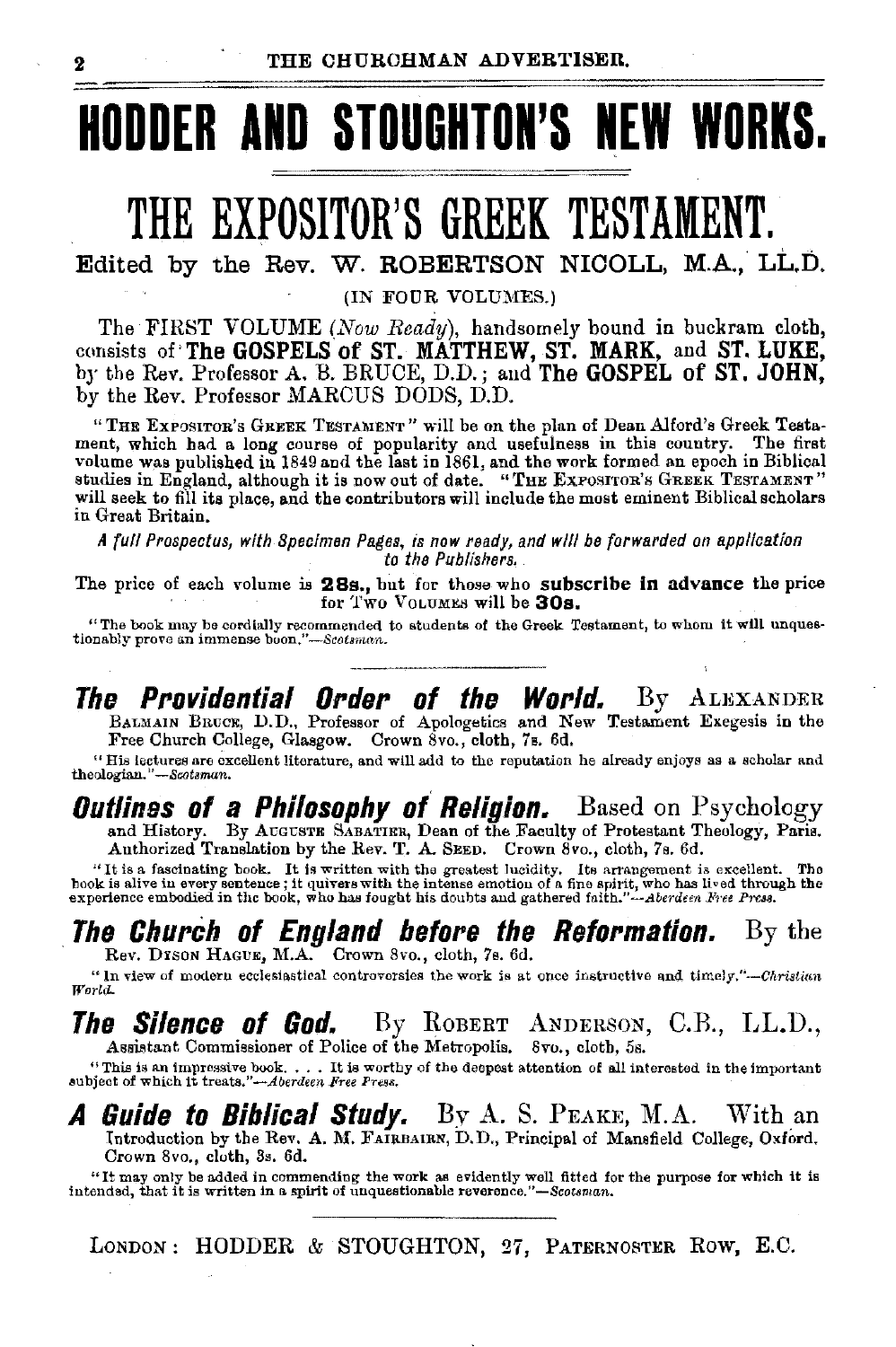# MUDIE'S LIBRARY.

For the 0/ROULATION and SALE of all the BEST

# ENGLISH, FRENCH, GERMAN, ITALIAN. SPANISH, & RUSSIAN BOOKS.

### TOWN SUBSCRIPTIONS: | COUNTRY SUBSCRIPTIONS:

From ONE GUINEA per annum, From TWO GUINEAS per annum.

LONDON BOOK SOCIETY (for weekly N.B.-Two or Three friends may UNITE exchange of Books at the houses of Sub- 1N ONE SUBSCRIPTION, and thus lessen scribers) from TWO GUINEAS per annum.

IN ONE SUBSCRIPTION, and thus lessen the Cost of Carriage.

TOWN AND VILLAGE CLUBS SUPPLIED ON LIBERAL TERMS.

Prospectuses and Monthly Lists of Books gratis and post free.

# SURPLUS LIBRARY BOOKS

NOW OFFERED AT

GREATLY REDUCED PRICES.

# A NEW CLEARANCE LIST

(100 Pages)

SENT GRATIS AND POST FREE TO ANY ADDRESS.

The List contains POPULAR WORKS in TRAVEL, SPORT, HISTORY, BIOGRAPHY, SCIENCE, and FICTION. Also New and Surplus Copies of French, German, Italian, and Spanish Books.

# MUDIE'S LIBRARY, Limited,

30-34, NEW OXFORD STREET,

241, BROMPTON RD., S.W., & 48, QUEEN VICTORIA ST., E.C., LONDON; AND AT BARTON ARCADE, MANCHESTER.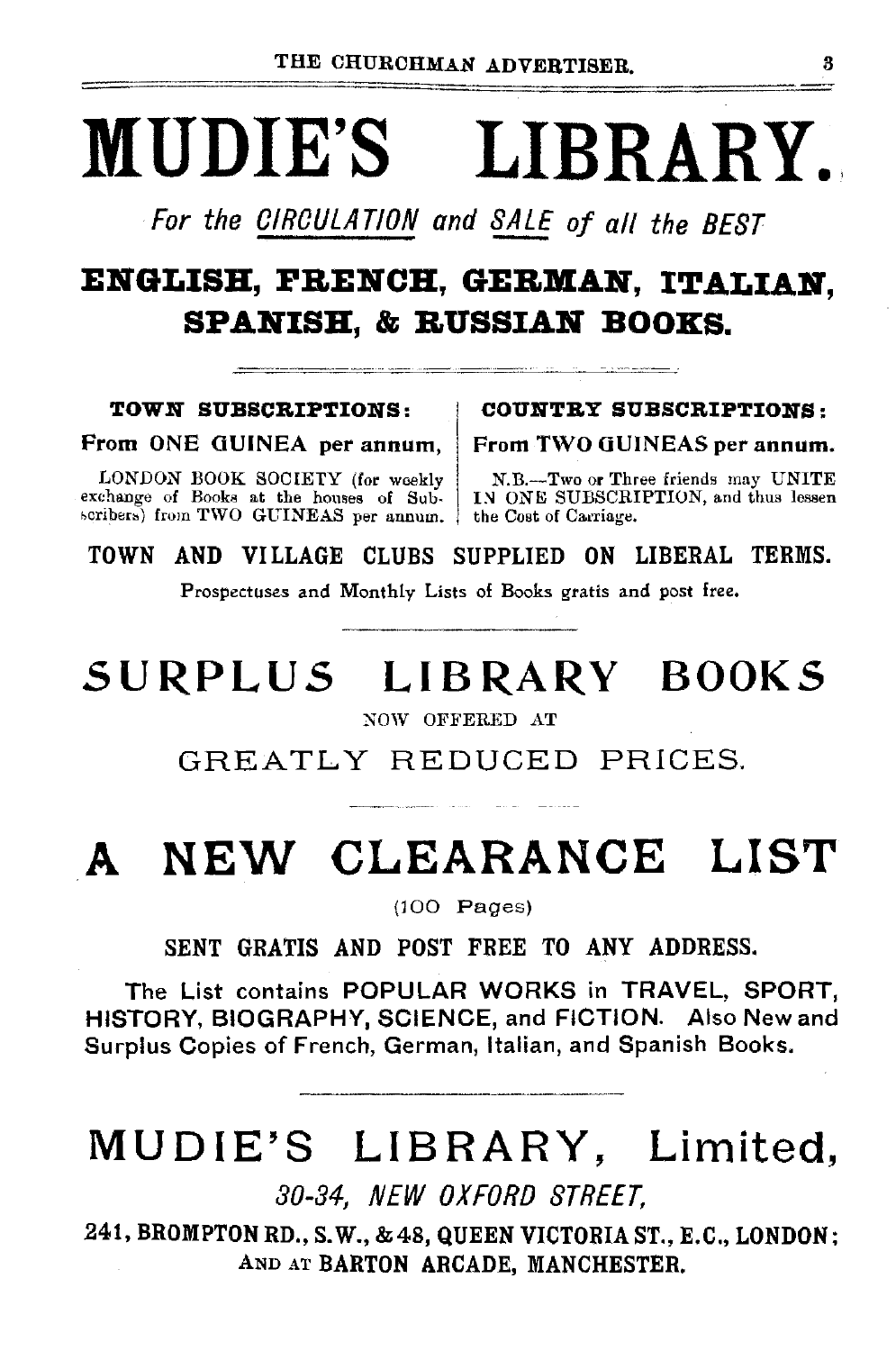#### NEW YEAR ANNOUNCEMENTS.

#### $\overline{\mathbf{a}}$

### "HOME WORDS" **January Number**

(Twenty-five Illustrations and Coloured Presentation Plate in One Number).

#### EDITED BY THE REV. CHARLES BULLOCK, B.D.

1d.

CONTENTS. TWO SERIAL TALES. By AGNES GIBERNE and Mrs. GARNETT. Illustrated with Original Drawings by A. TWIDLE and WILL MORGAN.

THY WORD IS TRUTH. By the Editor.

PORTRAIT AND ILLUSTRATED SKETCH OF THE ARCHBISHOP OF DUBLIN. By H. T. DIX. Original Sketches in Dublin Cathedral by H. PARKS.

YOUNG JAPAN. By the Rev. WALTER WESTON, M.A. Illustrated with Original Photographs.

THE OLD PARISH CLERK. By the Rev. Canon SUTTON. Illustrated by BERTHA NEWCOMBE.

OUR PARISH LANTERN LECTURES. Illustrated with Copyright Photo, graphs of the High Alps. By a Member of the Climbing Club.

THE STORY OF ENGLAND'S CHURCH. By the EDITOR. Illustrated by H. PARKS.

**CHILDREN'S PAGE.** "I'se Tidving Up." By the Rev. FREDERICK LANG-BRIDGE, M.A. Illustrated by KATE LUCAS.

**OTHER CONTRIBUTIONS.** By the BISHOP OF RIPON, the late BISHOP How. the Revs. HANDLEY C. G. MOULE, D.D., P. B. POWER, FREDERICK LANGBRIDGE, etc., etc.,

SPECIAL OFFER OF TWENTY-FIVE LANTERN SLIDES

For an Evening to Parishes where Home Words is localized.

A Coloured Plate after the Painting by E. R. WHITE, LOYAL SUBJECTS: is presented with every Copy of this Number.

### FOR OVER A QUARTER OF A CENTURY THE POPULAR LOCALIZED PARISH MAGAZINE.

A COLOURED PLATE. entitled "LOYAL SUBJECTS," by E. R. WHITE, WILL BE GIVEN AWAY with every copy of the January number.

55 24 PAGES.<br>Beautifully ≤≤ ME 1d. Illustrated. Edited by the Rev. CHARLES BULLOCK, B.D.

REASONS FOR LOCALIZING. It is the oldest Parish Magazine conducted continuously under<br>one Editorship. 2nd. It is contributed to by the ablest writers of the day, is splendidly illustrated, and<br>admirably printed on excellen



LONDON: "HOME WORDS" OFFICE, 7, PATERNOSTER SQUARE, E.C.

1d.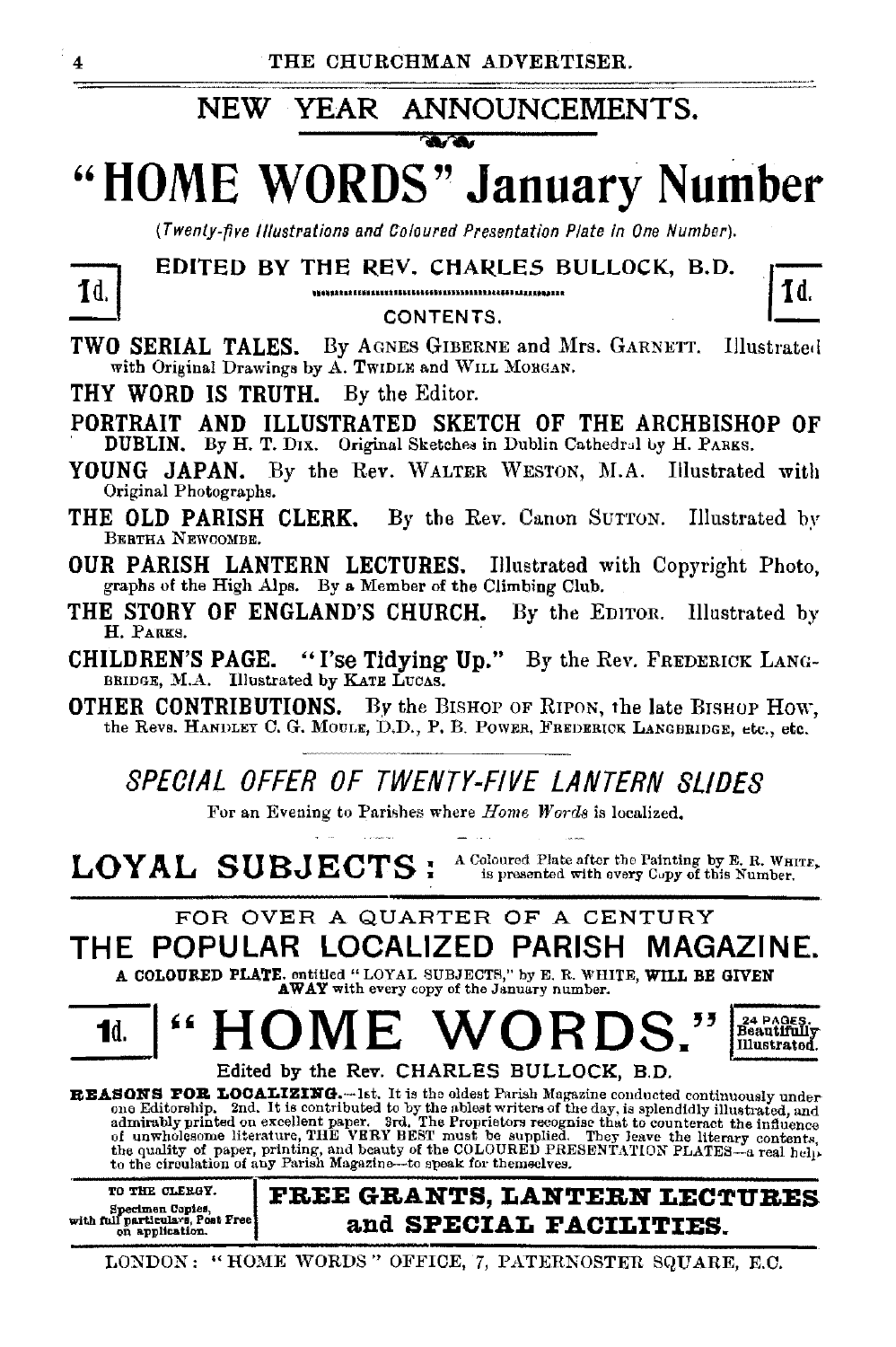# **FOR EVERY MOME.**

# "THE FIRESIDE" January Number.

AMONG THE CONTENTS WILL BE FOUND:

- GIBERNE and C. WAREING I. TWO SERIAL TALES. By AGNES BARDSLEY, M.A.
- II. A COMPLETE ILLUSTRATED SHORT STORY. By the Rev. P. B. POWER, M.A.
- III. THE SECRET OF A GRAVE. By the Rev. A. N. COOPER, M.A.
- IV. AN OUT-OF-THE-WAY RESTING-PLACE. By Mrs. GARNETT.
- V. PHOTOGRAPHIC STUDIES ROUND BALMORAL, Etc., Etc.

11d.

# Hand and Heart.

- I. A SERIAL TALE.
- **U. A COMPLETE SHORT STORY.**
- III. A SERIES OF PAPERS-Humours of a Clergyman's Life.
- IV. WINTER IN MANXLAND.
- V. A PAPER by M. QUILLEB COUCH.
- VI. A SHORT SERMON FOR BUSY READERS.
- VII. A TEMPERANCE INTERVIEW.

#### The Day of Days.  $1d$ .

- I. A SERIAL TALE.
- II. GOOD MOTHERS. By E. C. KENYON.
- III. THE WEDDING RING. By A BENEDICT.
- IV. A TRAVELLING STAFF FOR THE NEW YEAR. By the Rev. F. HARPER, M.A.
- V. LIGHT ON CHURCH MATTERS. By the EDITOR, and others.
- VI. THE ORIGIN OF "JUST AS I AM." By the Rev. Dr. Mouth.
- VII. THE BIBLE HOUR, MISSION WORK, Etc.

1d. Weekly.

"The Thews."

"THE NEWS " gives short crisp paragraphs, treating on social subjects, bright gossip about the events of the day, and personal yet pleasant chats about people in whom every one is interested. It contains sixteen pages, size of the "Graphic," and is published weekly for One Penny. Ask at the Bookstall for it.

AN EVERY WEEK XA.

A PORTRAIT SKETCH. ON THE LOOK-OUT. Notes by H. S. B. TURNOVERS. By G. L. APPERSON, Dr. JAMES, and others.

A LITERARY CAUSERIE. By ALEX. ICON.

N.B.'s FOR YOUNG MEN, With Prize Chess Problems.

WOMAN'S WORLD. By VERITAS.

PERSONAL AND SOCIAL. CHURCH NOTES.

SERMONS by Leading Preachers.

### SERIAL TALES.

By AGNES GIBERNE, EDWARD GARRETT, the REV. P. B. POWER, the REV. T. S. MILLINGTON, etc.

 $\boldsymbol{A}$  SPECIAL CHRISTMAS NUMBER is published in December.

LONDON: "HOME WORDS" OFFICE, 7, PATERNOSTER SQUARE, E.C.

 $60.$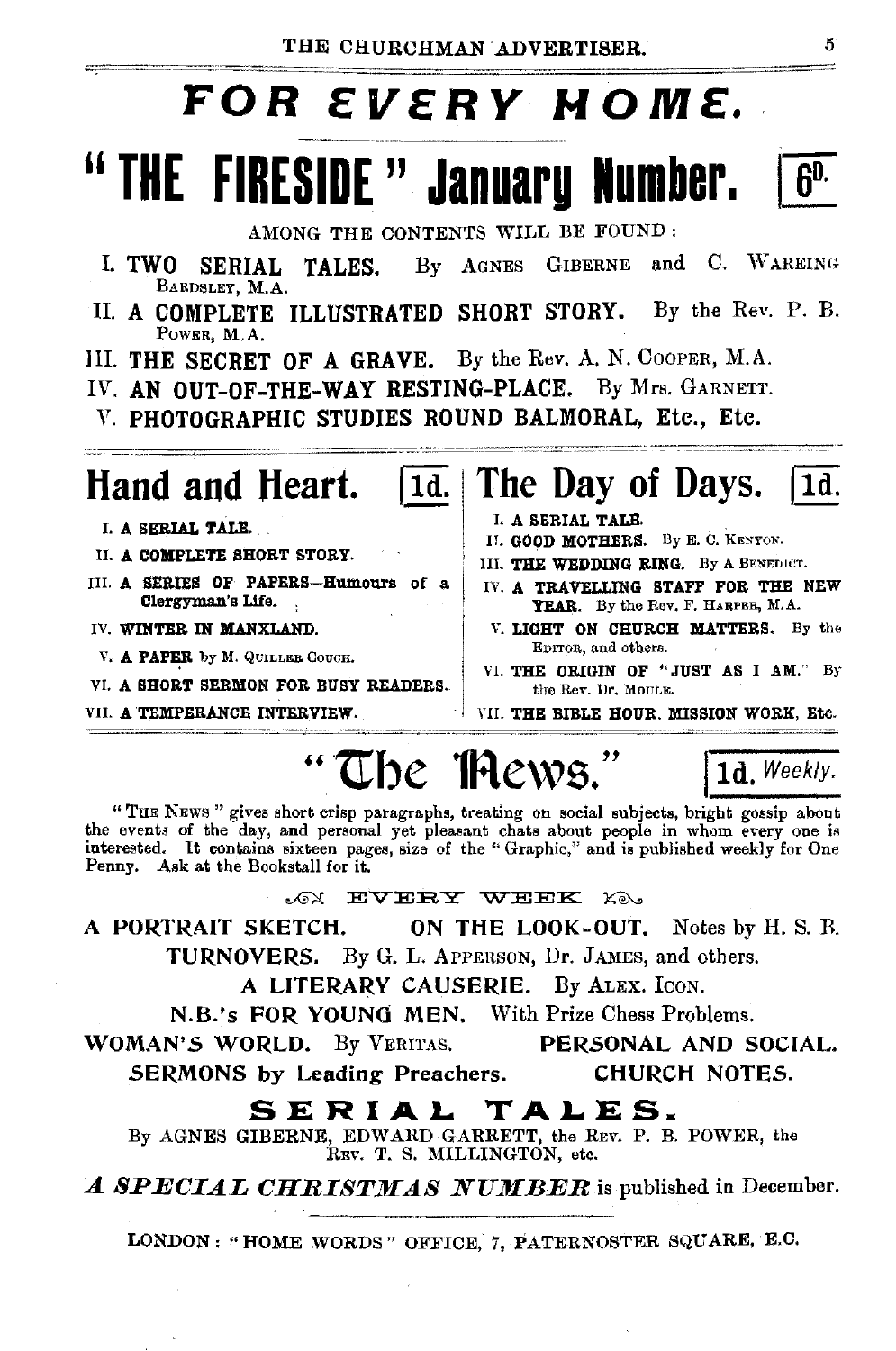# **ELLIOT STOCK'S NEW LIST.**

THE FIRST FORM OF THE ''CHRISTIAN YEAR." In two vols., fcap. 8vo., bound in drab boarde, with paper label, price 5s. net. A FACSIMILE REPRINT OF THE FIRST EDITION OF

*KEBLE'S CHRISTIAN YEAR.* Printed in 1827. With a Preface by the BISHOP OF ROCHESTER.

**''Will prove a treasure to book-lovers."'-Guardian.** 

"There are certainly few books of the present century that have been as much read or as extensively circulated, and perhaps none which has had so wide an influence for good. The Bishop of Rochester writes a brief birds had

In crown 8vo., tastefully printed and bound, with Illustrations. Second Edition, Price 6s.<br> $DANTE'S\ \ PILGRIM'S\ \ PROGRESS:\ \ \text{or.}$  "The Passage  $\overline{DANTE'S}$  PILGRIM'S PROGRESS; of the Blessed Soul, from the Slavery of the Present Corruption to the Liberty of Eternal Glory." With Notes on the Way by EMELIA RUSSELL GURNEY.

The book is a beautiful production throughout, and Mr. Shields' design of the cover and of the three types."<br>"Deart—printed in gold and colours—descrye special mention."—Bookseller.<br>"This book will be welcomed by those who

teacher than as a great poet. In the crowd of writers who have dealt with the letter of the poem we gladly turn to the few who interpret to us the spirit of the poet."-The *Church Times*.

### In crown 8vo., cloth, gilt lettered, price 5s.<br>[ATION WORTHIES. Their Lives, Teach-**PRE-REFORMATION WORTHIES.**

ing, and Influence. By Rev. WILLIAM COWAN, Incumbent of St. Augustine's, Londonderry.<br>"Mr. Cowan has certainly given us a very interesting, useful, and instructive little volume."-"Mr. Cowan has certainly given us a very interesting, useful, and instructive little volume."-<br>*Ecclesiastical Gazette*.

"This volume leads us into paths not familiar to the average student of modern history, and we join in the Bishop of Derry's prefatory words of commendation."—Christian.

In crown 8vo., cloth, Cheap Edition, price 3s. 6d. net.

## *THE GREEK .AND LATIN PRIVATE PRAYERS OF*

BISHOP ANDREWES. With References, Notices, and Notes. By Rev. H. VEALE, B.A. "If only on account of the author's record, we should give a cordial welcome to his work, but it must be welcomed on its own account for the scrupulous care and mature judgment that are apparent."-Family welcomed on its own account for the scrupulous care and mature judgment that are apparent."-Family *Churchman*.

"The whole introduction is full of interest, and indicates close and discriminating attention on the part of an accurate and sympathetic *scholar."-English Churchman*.

In crown 8vo., cloth, price 3s. 6d.

# **THE LIGHT OF SHAKESPEARE.** Passages Illustrative

of the Higher Teaching of Shakespeare's Dramas. By CLARE LANGTON. "Miss Langton's work, with its careful choice of quotations and its interesting introduction, is an excellent work of its kind." *-Seot.man.* 

In fcap. 8vo., tastefully printed in antique type and bound in cloth, price 6s.

IN PRAISE OF <sup>50 Large-paper copies, £1</sup> 1s, each. *PRAISE* OF *MUSIC*. An Anthology. Prepared by

CHARLES SAYLE, M.A. The Seconds a series of extracts selected with considerable care from the greatest and "In Praise of the subject during the centuries.

"The work is well done, and there is no page in which is not written down some noble or suggestive thought about the mysterious influence and nature of the art of music."-Scotsman.

### *A CATECHISM ON THE CHIEF POINTS OF DIF-*FERENcE BETWEEN THE CHURCH OF ENGLAND AND THE CHURCH OF ROME.

"A useful, reliable, and temperate work on pressing and important aspects of a controversy which has not by any means been left behind or concluded."—Family Churchman.<br>"A perfect model of accuracy and moderation, in its q

In fcap. 8vo., cloth, gilt edges, price 1s. net.

### *DOES GOD C.ARE?*

" From beginning to end it is as though a man were speaking, and speaking of what he knew, and of what he had gone through. There are, doubtless, millions who might find consolation and hope, if not buoyant he had gone through. There are, doubtless, millions who might find consolation and hope, if it faith, with the help of the bold but tender thoughts that abound in this book."-The Coming Day.

ELLIOT STOCK, 62, PATERNOSTER ROW, LONDON, E.C.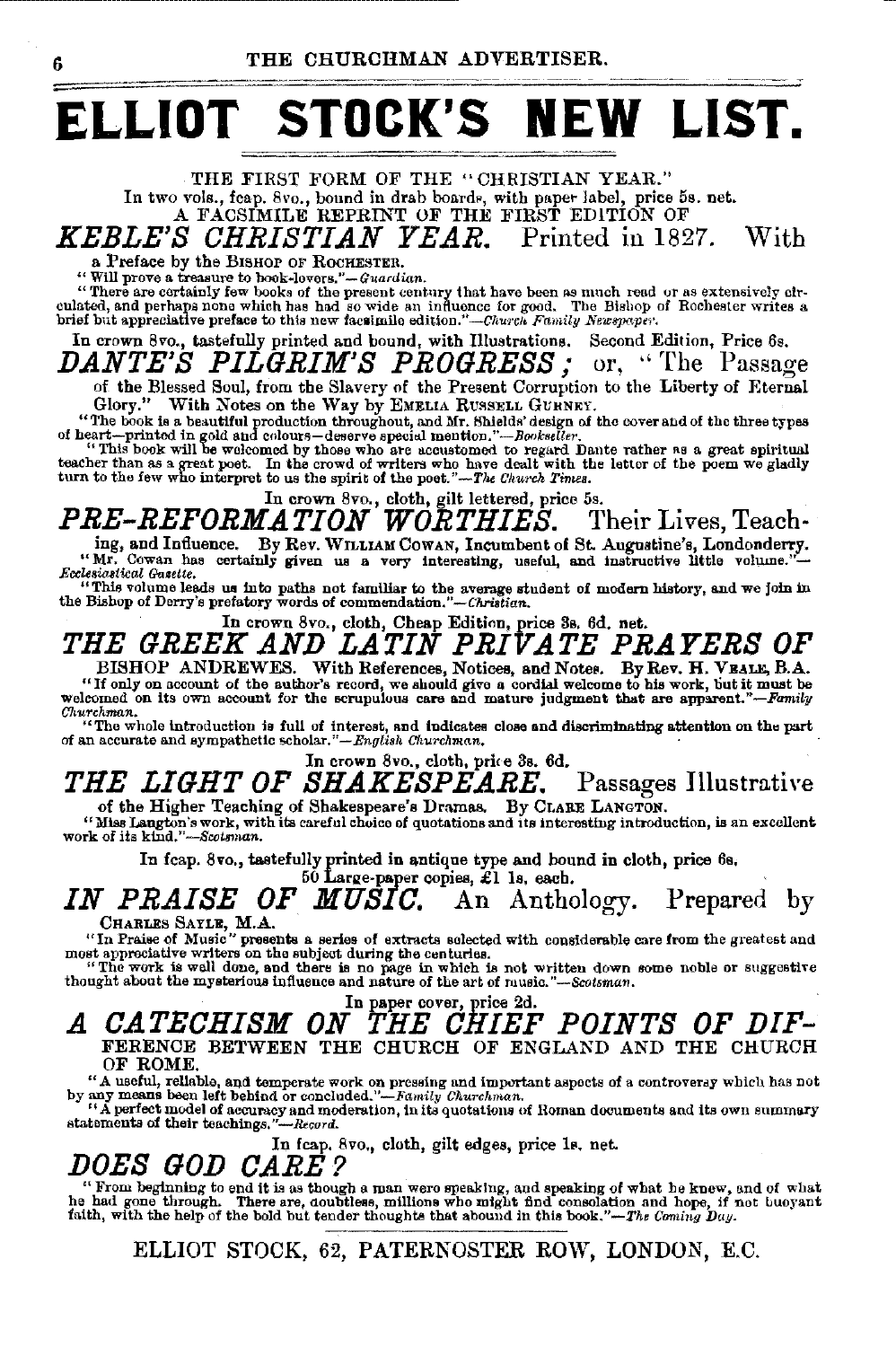# PERIODICALB FOR THE PEOPLE.

# **The Cottager and Artisan.**

THE PEOPLE'S OWN PAPER.

*Ttvelve large pages. One Penny each month.* 

### PROGRAMME FOR THE NEW YEAR. *THE LIFE AND WORK OF SIR JOHN GILBERT.*

The January number contains an account of the life of this eminent Painter, who was kuighted by Her<br>Majesty for his attainments. The number is entirely and profusely illustrated by specimens of the great<br>Artist's Drawings

### The January Number also contains particulars of "THE COTTAGER AND ARTISAN" PRIZE for Window Gardening, etc.

During the year will appear a succession of practical Papers and Stories interesting to working people, oome of tbe items being tbe following:

TOM LLOYD'S AMBITION. A Serial Story by EGLANTON THORNE.

THE WORKMEN'S COMPENSATION ACT. A concise summary of the new Act of Parliament recently passed for the benefit of Working Men and Women. Written in a clear and simple<br>manner, devoid of legal technicalities, specially for "The Cottager and Artisan" readers.

MEN WHO HAVE RISEN. Biographical Sketches of Men who have benefited their Race.

BIBLE CHARACTERS. By Mrs. WALTON, Author of "Christie's Old Organ," etc.

A HA'P'ORTH O' TAR, and other Papers. By CHARLES COURTENAY.

A SOCIAL ENTERPRISE. Being an English Visitor's Account of the Social Palace of Guise in France, an interesting experiment of Combined Capital aud Labour. Illustrated.

MARRIED IN HASTE. By EMMA DIXON.

THE CARE OF OUR LITTLE ONES. By NURSE LISA, of the Children's Ward.

OUR BRITISH MANUFACTURES. Illustrated by Drawings from Life by W. S. STACEY and others.

"Telling pictures and practical articles. We only wish that any praise of ours might increase the circulation of a most valuable periodical.... Nothing can be botter in its way than 'The Cottager and Artisan.' With its lar

*Each Penny number contains twelve large pages in a wrapper. The centre four pages are in farge type, and may be taken out for separate distribution without Interfering with the remaining eight pages. Two monthly periodicals are thus supplied for One Penny.* 

January Number (now ready) begins a New Volume.



FOR SPECIMEN NUMBER AND TERMS PLEASE WRITE TO THE PUBLISHER.

"The miscellaneous papers are always interesting, and they never fail in their definite Gospel teaching. 'fhe pictures are many and good."-Record. "A capital magazine for use in the parish."- Weaterr Morning Ness.

Published by THE RELIGIOUS TRACT SOCIETY, 56, Paternoster Row, London.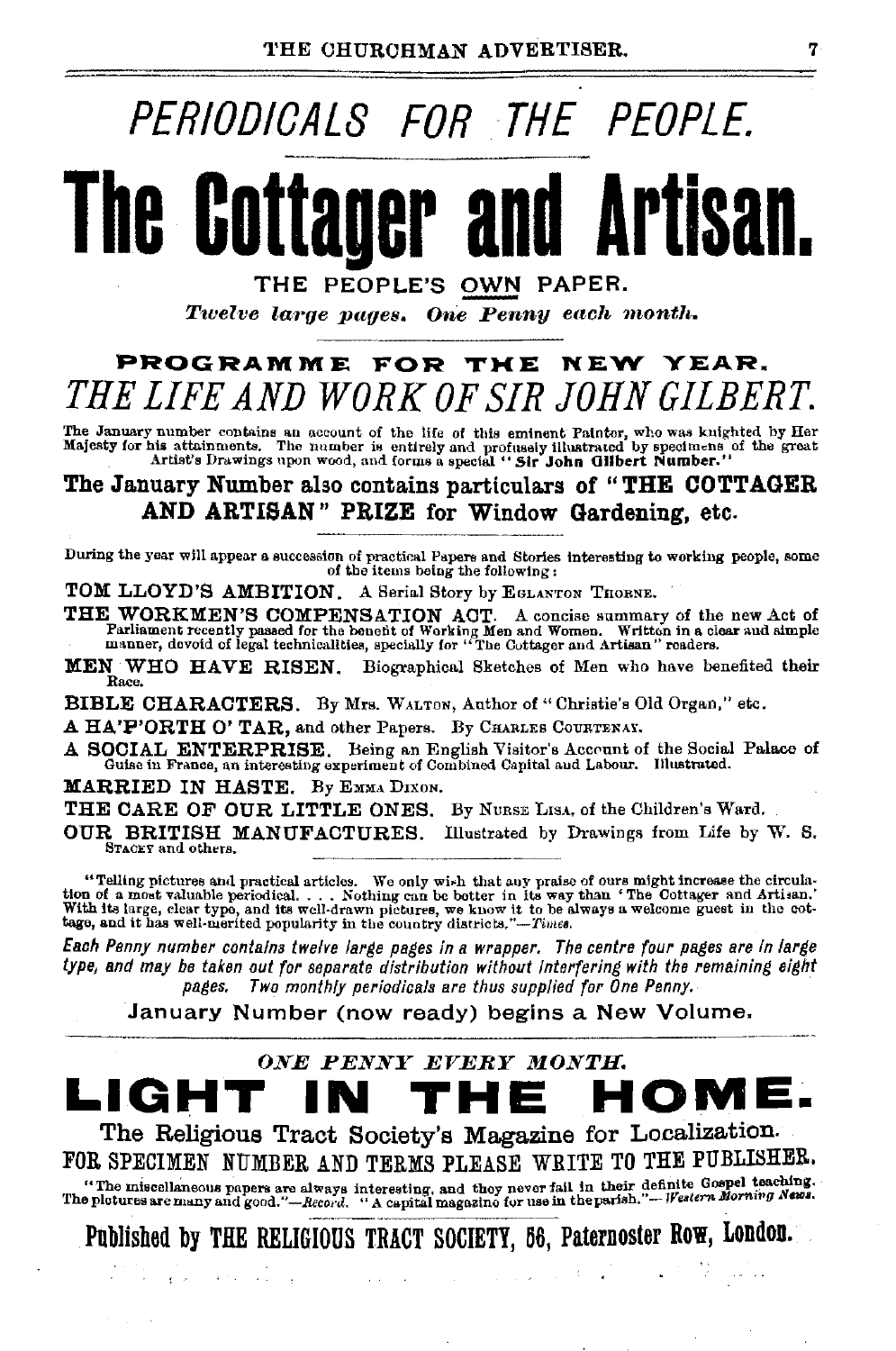# DRUGS WON'T DO J

be accomplished by the proper assimilation of food. and battle of life with greater endurance and more It cannot be done with medicine. It cannot be ever, be accomplished with a perfect flesh-forming, Dr. Tibbles' Vi-Coco

 $\begin{tabular}{l|c|c|c|c|c|c} \hline \textbf{F} & \textbf{B} & \textbf{C} & \textbf{D} & \textbf{S} & \textbf{S} & \textbf{S} & \textbf{S} & \textbf{S} & \textbf{S} & \textbf{S} & \textbf{S} & \textbf{S} & \textbf{S} & \textbf{S} & \textbf{S} & \textbf{S} & \textbf{S} & \textbf{S} & \textbf{S} & \textbf{S} & \textbf{S} & \textbf{S} & \textbf{S} & \textbf{S} & \textbf{S} & \textbf{S} & \textbf{S} & \$ Now strength and music of the various allments any reader who names the CHURCHAR (a postcard to send to which handicap them in the race for life, that such will do) a dainty sample tin of DR. TIBELES'VI Cocoal arguments ar medicine. The repletishing of the system from the wasting of the repletishing of the system from the wasting of the system from the order discussion of the repletishing of the repletishing of the repletishing of the replet



*In crown oblong* l2mo., *tastefully bound, price ls. 6d.* 

# **THE MASTER'S GUIDE FOR HIS DISCIPLES** :

Being a Manual of all the Recorded Sayings of Jesus, Eirranged for Easy Consultation and Systematic Reading.

WITH A PREFACE BY EUGENE STOCK,

Author of " Lessons on the Life of our Lord."

It will be a help and convenience even to those who are well versed in the Scriptures to have such an arrangement as the present, in which they will find the familiar words of our Lord brought together, and so collated that all the counsels and directions, warnings and encouragements, which He gave on any particular subject, are at once presented to the view, enabling them to examine at a glance all that the Master said on any subject, and to understand the full weight of His commands in relation to it.

"Extremely useful, and to many people the wide reach of the extant sayings of Christ will come as something very like a revelation."-Daily Chronicle.

"The treatment reverently brings out the Master's teaching in a striking way."

*Church Bells.* 

"If this book were used with diligence, the reader would come to know the mind of Jesus in a manner which would not be possible by the ordinary method of reading the Gospels."-*Christian News.* 

''Has been planned with great thought and care, and the directness of its teaching gives it an exceptional value as a manual of religious instruction."-Rock.

A superior edition on thick paper, and tastefully bound for presentation, is issued, price 3s. 6d.

ELLIOT STOCK, 62, PATERNOSTER ROW, LONDON, E.O.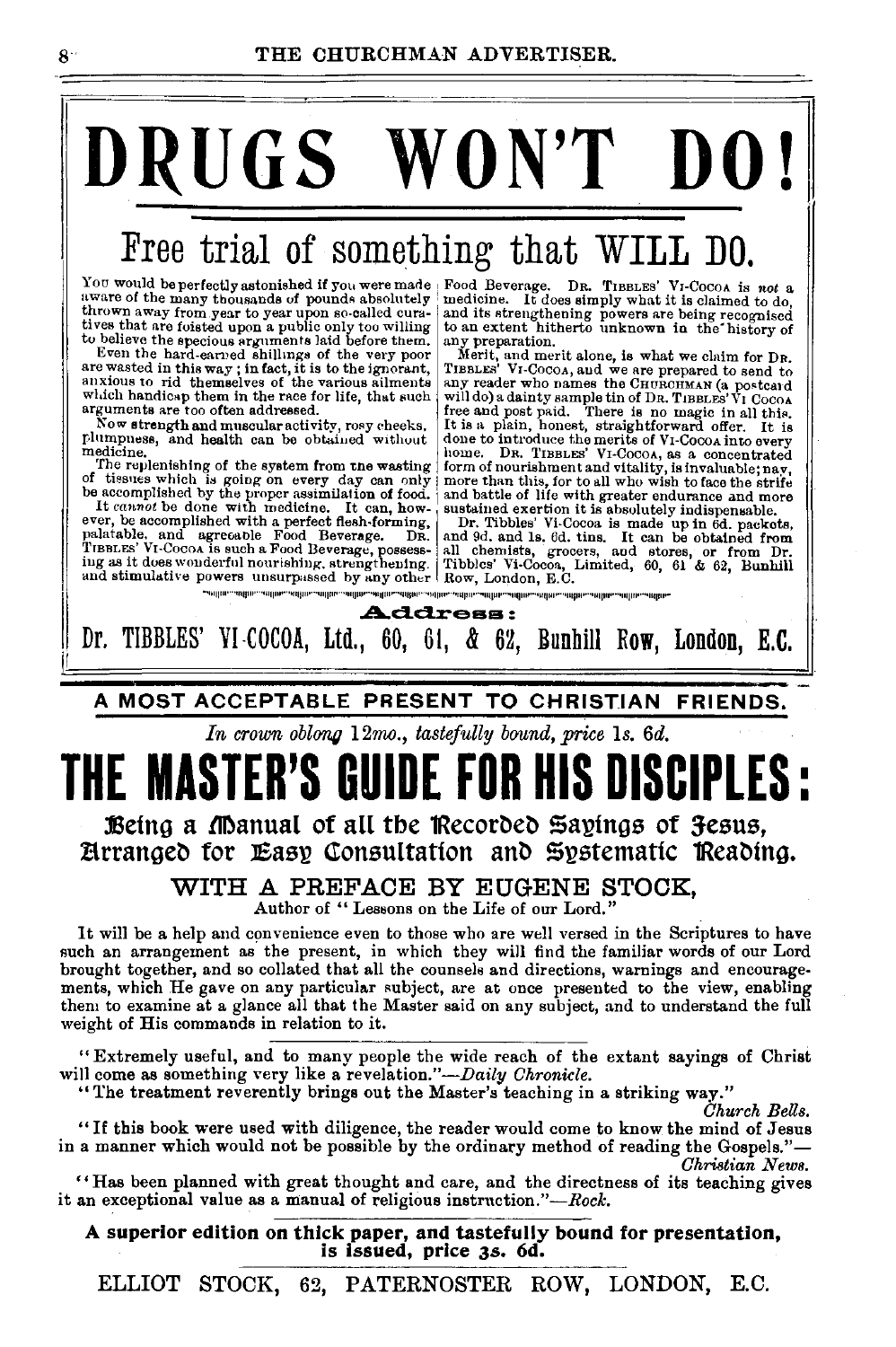# AN ATTRACTIVE OFFER.

The real, practical usefulness of THE FAMILY CHURCHMAN to every clergyman who is also a preacher lies in its two reports every week of sermons preached in St. Paul's Cathedral, Westminster Abbey, and elsewhere in London and the country. These reports are of sermons delivered 'the Sunday previously to publication, and thus the very latest utterances of the most eminent clergy of the day are presented the same week.

# SPECIAL TERMS TO THE CLERGY.

With the view of extending the influence of "The Family Churchman," the proprietors are prepared to offer special terms to clergymen desirous of becoming readers. Also, to every purchaser of 30 copies they will present

### A HANDSOME HALF-GUINEA BIBLE,

Containing references, coloured maps, chronologies, a Bible-reader's manual, index, concordance, gazetteer, etc., bound in limp covers, with .clear type, of convenient size, and admirably suited to the needs of students and teachers.

**THIS OFFER WILL BE LIMITED TO A CERTAIN PERIOD.** 

### Apply-THE MANAGER, "THE FAMILY CHURCHMAN" OFFICE, 82, FLEET STREET, E.C.

### 1&. &d.

*THE FOREIGN CHURCH CHRONICLE* & *REVIEW.* 

I.-THE JUBILEE.

II.-THE LAMBETH CONFERENCE.

III.-THE MURDER OF MISSIONARIES IN MADAGASCAR.

IV.-EVENTS IN ITALY SINCE 1853.

- V.-ITALIAN PETITION TO THE LAMBETH CONFERENCE.
- VI.-ANGLO-CONTINENTAL SOCIETY'S MEET-ING IN LONDON.

VII.-RESULTS OF OLD CATHOLICISM. By Professor MICHAUD.

- VIII.-GERMAN, SWISS, AND DUTCH ELE-MENTS IN OLD CATHOLICISM.
	- IX.-THE MEXICAN PRAYER-BOOK.
	- X.-THE STORY OF A TWELVE YEARS' SWINDLE.
	- XI.-DR. NOYES' CHURCH REFORM IN SPAIN AND PORTUGAL,

GILBERT AND HIVINGTON, CLERKENWELL, LONDON.

### **N SALE OR HIRE.**

THE LARGEST AND BEST STOCK IN THE WORlD.

New Sets for this Season : Life and Times of Queen<br>Victoria-Growth of Queen's Dominions-The Fire<br>Brigade - Fungi - Seal Hunting -- British History Inglue Sets)-Calcutta to Burmah-Coast of India-Siam to Borneo-Kashmir-Queensland-Salisbury and Stonehenge-Wells and Glastonbury-Rambles about<br>fonehenge-Wells and Glastonbury-Rambles about<br>London-Trip to Paris-Nansen's Pola c)ustoms in the Time of our Lord-Tales from Life Hodels-Teddy's Buttons-Probable Sons, etc. Plain Slides, 12s. per doz. ; Coloured; Slides, 30s. per doz. ; Hire for Slides, 1s. doz. Subscription for Slides

on Hire, 2ls.

WOOD'S OPTICAL LANTERNS. Oil Lanterns from 26s. Lime-Light Lanterns from 35s. Binnial Lanterns, Technical Lanterns. WOOD'S " MOVENDOSCOPE." For exhibiting Animated Photogrsphs

with any ordinary Lime-Light Lantern, £12 12s. *The Best Instrument Made.*<br>MAGIC LANTERNS: "How Made and How Used." By A. A. Woon, F.C.S. 136 pp., 115 Illustrations. Post free, 1s. Detailed Catalogue of Slides and Apparatus, per post, 3d.

*E. G. WOOD, CHEAPSIDE, LONDON (Near Bucklersbury).* 



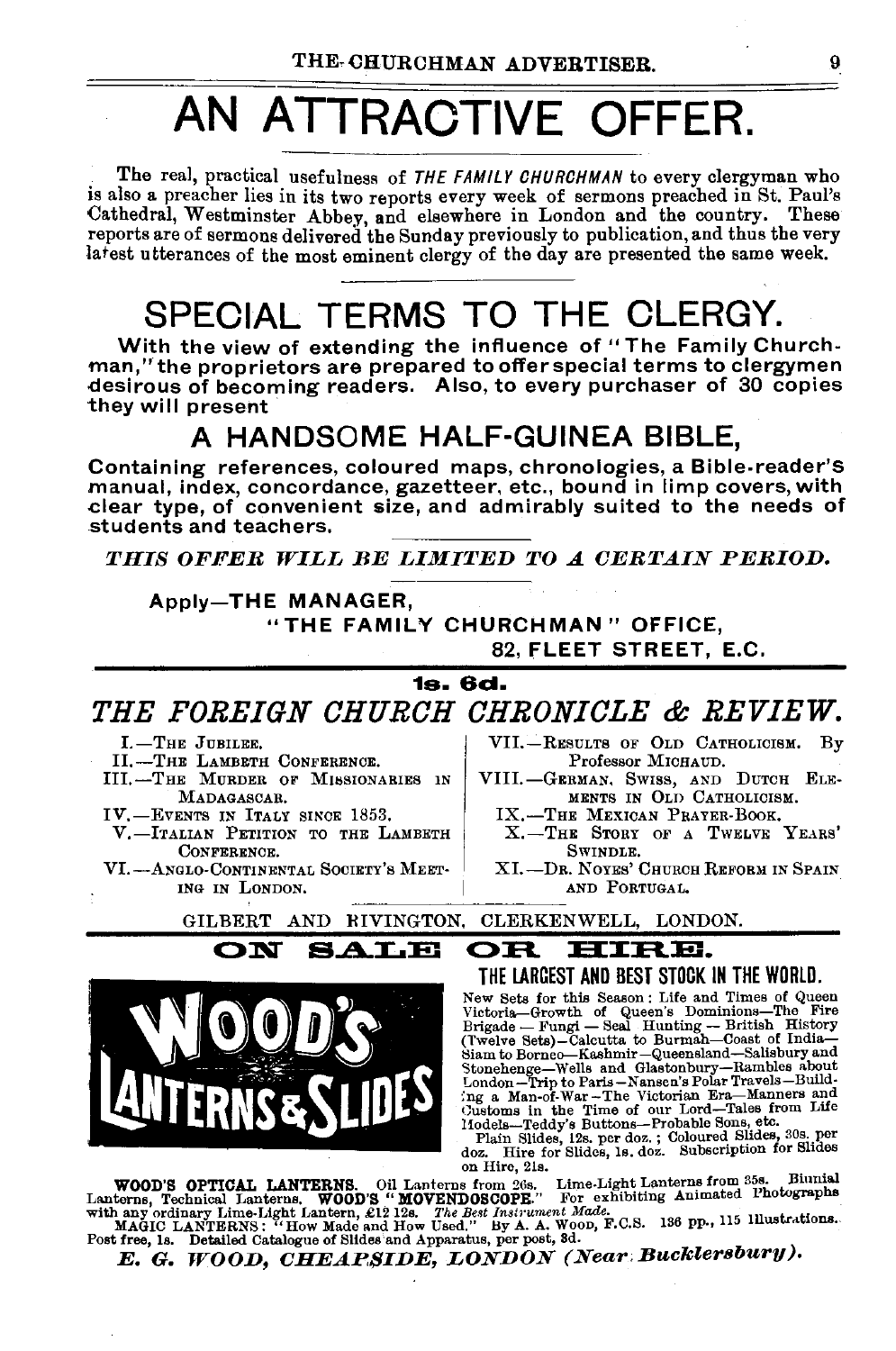

Contributions may be sent to LLOYDS' BANK, Limited, 16, St. James's Street, S.W.; or the Secretary, WILLIAM J. TAYLOR, 200, EUSTON ROAD, LONDON, N.W.

Bequests and Special Gifts are usually devoted to extension of operations.

### THE NATIONAL PROTESTANT CHURCH UNION.

JUST PUBLISHED.

ENGLISH CHURCH TEACHING ON FAITH, LIFE AND ORDER.

BY THE REVS.

H. C. G. MOULE, D.D., Principal of Ridley Hall, Cambridge;<br>Canon GIRDLESTONE, M.A., late Principal of Wycliffe Hall, Oxford: and<br>T. W. DRURY, M.A., Principal of the Church Missionary College, Islmgton.

Price 1s. net. Post free 1s. 3d.

To be obtained from The Offices of the Society, 30, Charing Cross, London, S.W., AND FROM THE PUBLISHER :

Mr. C. MURRAY, 7, PATERNOSTER SOUARE, LONDON, E.C.

# HANDSOME CLOTH CASES

### BINDING THI NUMB E **HE CHURCHMAN** Can now be had.

PRICE ONE SHILLING EACH.

ELLIOT STOCK, 62, PATERNOSTER ROW, E.C.

### *Books purchased.*

In response to many applications from persons in different parts of the country, Mr. ELLIOT STOCK has arranged to Purchase Libraries and Cases of Books from those who wish to dispose of them. On receipt of a list of the Books for Disposal, an estimate of their value will be forwarded, and the agreed amount will be paid in cash, or given in new books, as may be desired.  $\frac{1}{2}$  All applications for the Sale of Books should be made to  $-$ 

ELLIOT STOCK, 62, Paternoster Row, London, E.C.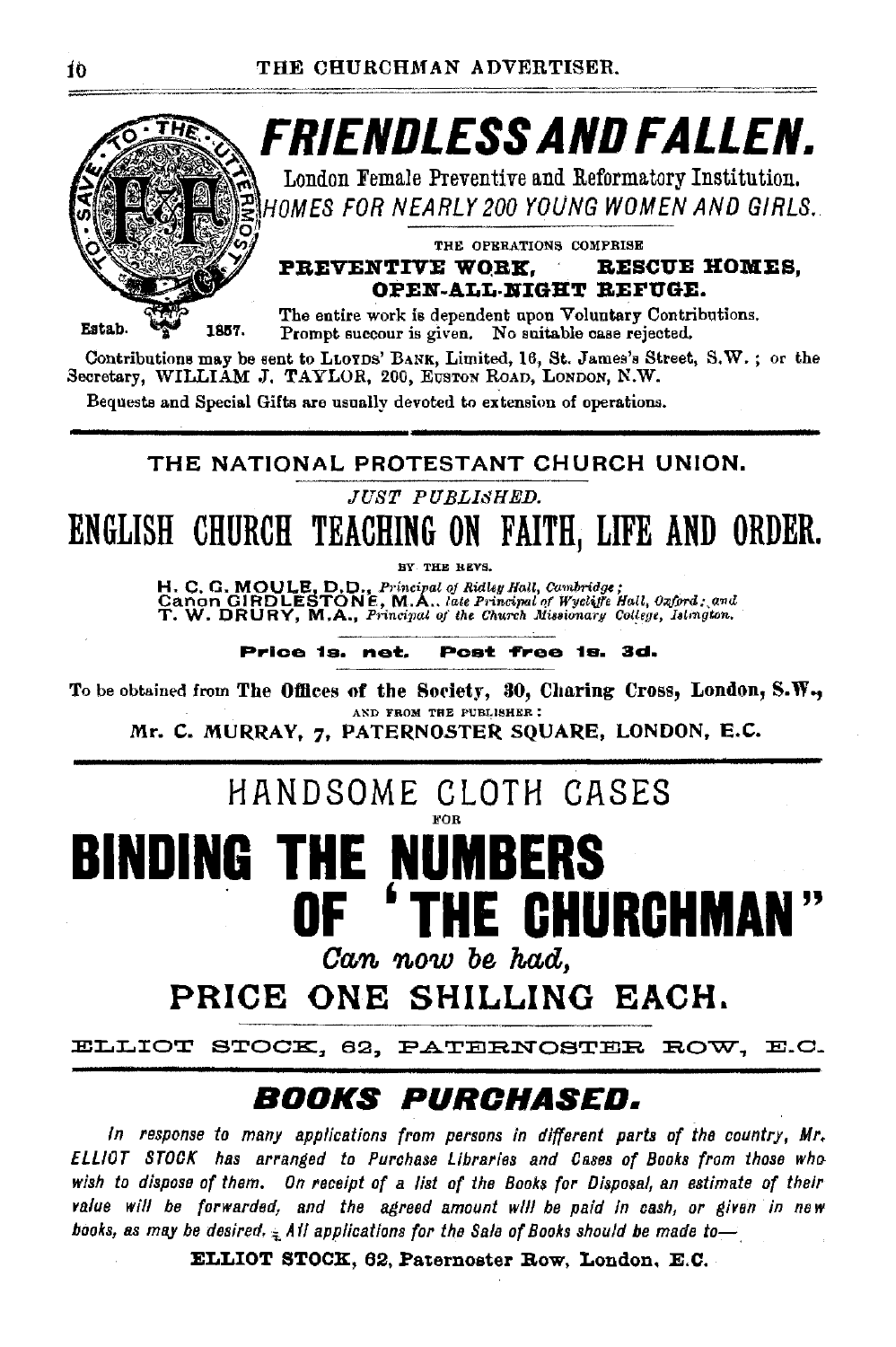### LANGLAND EASTBOURNE (2. HARTFIELD SQUARE.)

**Patrons:** The Rr. Hon. THE LORD AREBARE, The Rr. REV. THE LORD BISHOP OF PETERBOROOTOH;<br>
Finitipal Str DOUGLAS GALTON, K.C.B., F.R.S.; Chancellor P. V. SMITH, LL.D., and others.<br>
Principal: Miss M. E. VINTER, Seven years Bedford College, London.

A Reduction of ten per cent. for daughters of the Clergy. Entire Charge of Girls whose Parents are abroad.

#### DAVENTRY *GRAMMAR SCHOOL.*

Founded A.D. 1373.

Public School Education at Moderate Cost. Entrance Scholarships. Healthy situation. Good Buildings, Fives-court, Gymnasium, etc.

Special Terms for sons of Clergy.

For prospectus apply

REV. H. JOHNSON, Head Master.

#### ORPHAN ASYLUM. WANSTEAD.  $\emph{INFANT}$ BANKERS-MESSRS. WILLIAMS, DEACON & CO.

Orphans of persons once in prosperity entirely Maintaiued, Clothed and Educated on Church of England principles from earliest infancy until 15 years of age.  $4.174$  Children received; 61 admitted last year. Nearly 600 in

ADVOCACY OF CLERGY EARNESTLY SOLICITED.

Offices-03, Ludgate Hill, E.C.

HENRY W. GREEN, Secretary.

EVANGELIZATION SOCIETY, THE

21, SURREY STREET, STRAND, LONDON, W.C.,

Will send qualified Evangelists to any part of England, Scotland, and Wales on application.

Books and full particulars supplied without charge. Apply to the Honorary Secretary, a above, or to the Secretary, Scottish Branch, Grove Street Institute, Glasgow.

# **PROTESTANT REFORMATION SOCIETY**

(Established 1827).

PRESIDENT: COLONEL SANDYS, M.P. CHAIRMAN OF THE EXECUTIVE COMMITTEE: W.J. FRASER, Esq. VICE-CHAIRMAN: REV. C. H. WALLER, D.D.

THE oldest distinctively Protestant Society, and the only one which employs Clerical and Trained Lay Mission-<br>
1 aries to preach the Gospel to Roman Catholics in Great Britain, now offers for sale the volume entitled<br>
"THE

Full information will be given by the Rev. L. G. A. ROBERTS, Commander R.N., Secretary, 62, Berners Street, London, W.

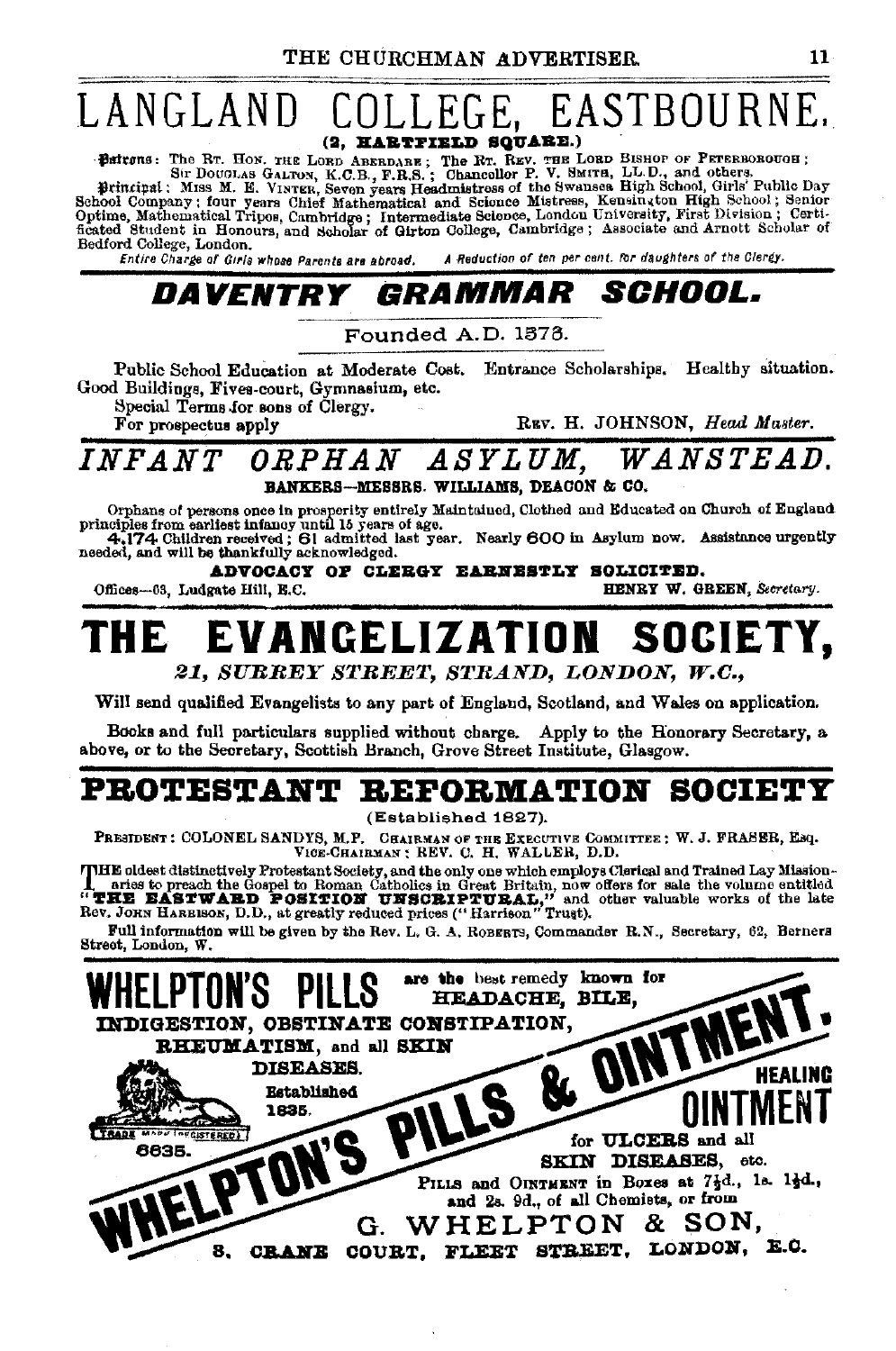



Patron: THE QUEEN.

#### **ADDITIONAL ANNUAL SUPPORT** NEEDED.

The Hospital has 220 BEDS open all the year, but owing to want of funds ONLY 150 ARE NOW OCCUPIED.

COST OF A DIAMOND JUBILEE BED ENDOWMENT, £1,000.

BANKERS: MESSRS. COCKS, BIDDULPH & CO., 43, CHABING CROSS, S.W.; MESSRS. LLOYDS. LTD., MARGATE.

OFFICES: 30, CHARING CROSS, S.W. TREASURER: MICHAEL BIDDULPH, ESO., M.P.

#### GHURGH (LONDON COMMITTEE

Batron-THE DEAN OF NORWICH.

Chairman of Committee-THE LORD CLAUD J. HAMILTON.

This Fund was founded at Disestablishment as a channel for sympathy of friends in England with their brethren of the Church of Ireland.

It is now devoted entirely to enabling the ministry of the Church to be maintained in the South and West of Ireland, in parishes where the Protestants are few and isolated, and UNABLE TO MAINTAIN THEIR CHURCH UNAIDED.

Last year EIGHTY-NINE parishes received grants from this Fund, administered through their own diocesan schemes.

droomsall scheme.<br>The NERD of this help is unabated, and the Committee earnestly appeal to English Churchmen to give<br>this testimony of fellowship with their isolated brethren bravely holding the outposts. Their help in sup

Terrace, London, S.W.<br>Would not friends send us a "ROYAL GIFT" for this special year?

# The East-End Mission to the Jews.  $\,$

HUNDS URGENTLY NEEDED towards the Medical Mission, the General Work, the Charity Work, to help the Sick and Hungry during the Winter. No food, no fire, illness and distress, are the daily experience during the Will you kindly help us to alleviate the sufferings of the poor and winter. show them Christian sympathy ?

D. OPPENHEIM, Secretary, 119, LEMAN STREET, E.

Cheques and P.O.'s to be crossed "London and Westminster Bank." Whitechapel.

#### *BEFORE SIXTY YEARS* AGO.

The special claims of the SOCIETY FOR PROMOTING FEMALE EDUCATION IN THE EAST to recognition are :

- (1) That it was the only Society for both Zenana work and School work existing in the Empire at the time of the Queen's Accession.
- (2) That it was then already carrying on Zenana work, Harem work, and School work, in China, the Straits, Egypt, and India, which is the contract of the strait with the straits of the planet of all subsequent efforts in Zenans and Harem work, for which it prepared
- the way, by encountering and, to a certain extent overcoming, the greatest initial difficulties.
- (4) That it still occupies a wider sphere than any kindred Society in existence.<br>(5) That by the help of God it has continued steadfast unto this day "in the Apostles' doctrine," and
- in the work of sending the Gospel to the heathen women and girls of the East.

The Committee urge these claims, and appeal for help to their Commemoration Fund, to enable them to strengthen and extend the work of the Society.

Secretary, Miss WEBB, 267, Vanxhall Bridge Road, S.W.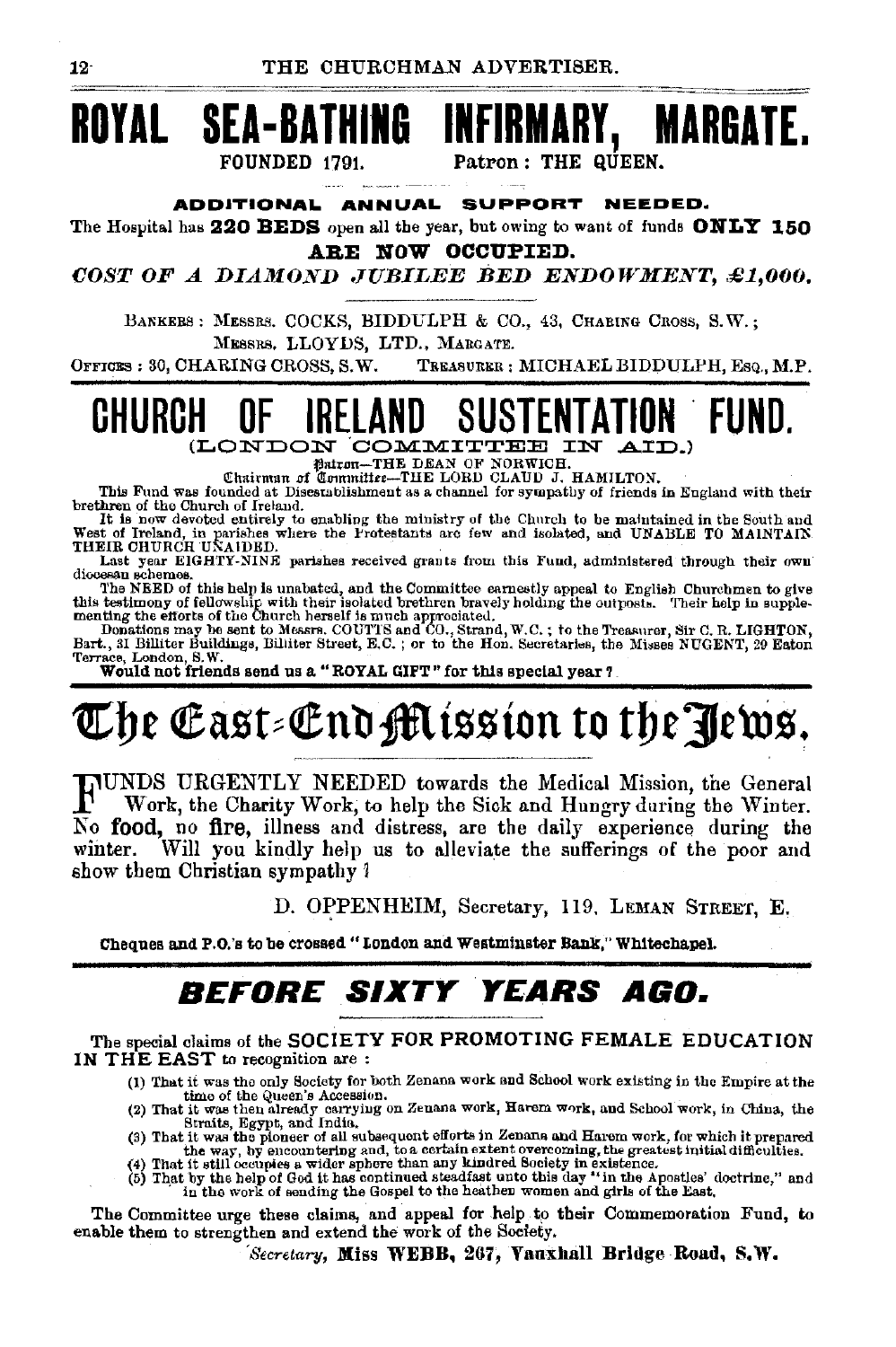### ECCLESIASTICAL INSURANCE OFFICE. LIM.

FIRE, BURGLARY, PERSONAL ACCIDENT, FEVER, Etc.

The Surplus Profits are devoted to Institutions, etc., for the benefit of the Clergy and of Church objects. Already a sum of £13,500 has been so distributed, including £500 to the Clergy Distress Fund, and £500 to the Cle

Distress rund, and good to the clergy bustemation rund.<br>For Information and Forms, apply at the Joint Offices of the Ecclesiastical Insurance Office,<br>Lim., and the Clergy Pensions Institution, 11, Norfolk Street, Strand, L

"This is a serious attempt made in good faith to help the Clergy to help themselves, and to husband the existing resources of the Church."—Guardian.

#### SELF-HELP AIDED.  $CLERGY$  $\mathbf{f}$ **ENSIONS** INSTITUTION.

Joint Presidents. The ARCHERISTOP OF CANTERBURY. The ARCHESISTOP OF TORN CONTRIBUTIONS and LEGACIES are invited to augment pensions of Clergy who have purchased annuities.<br>Clergy who have purchased annuities. The Municipal

#### **THOUSAND RESCUED WAIPS!** eive

#### WHERE?

In "DR. BARNARDO'S HOMES," with their 84 distinct Houses and 24 Mission Branches.

#### WHY WERE THEY ADMITTED?

Because they were destitute; without any other condition, either as to age, sex, creed, birthplace, nationality, physical condition, money payment<br>or quarantee. The doors are always open to receive such by day or night.

#### HOW ARE THEY TRAINED?

The Boys are carefully taught in fourteen<br>different haudicrafts; the GIRLS are brought up in cottage life for domestic service. About 19,000 are boarded out in rural districts.

HOW DO THEY SUCCEED IN AFTER LIFE?<br>SPLENDIDLY! Over 98 per cent, of the 8,731 Emigrants, for instance, have turned out satisfactorily.

### $\overline{H}$ <sub>0</sub> $\overline{W}$ <sup>-</sup>

OW MANY DESTITUTE OR ORPHAN<br>CHILDREN ARE ADMITTED WEEKLY?<br>From 40 to 60 during the winter mouths. Every<br>24 hours about 8 souls are added to Dr. Barnardo's great family.<br>HOW ARE THEY MAINTAINED?

Solely by the free-will offerings of Christ's servants throughout the world.

WHAT IS THE RELIGIOUS ATMOSPHERE OF THE HOMES?

Protestant, Evangelical and Christian, but not<br>Sectarian. In their support all Evangelical Christians may and do join hands.

FUNDS ARE URGENTLY NEEDED.-Remittances should be sent to the Treasurer, WILLIAM FOWLER. Esq.; to the Chairman of Committee, Howken Witchiams, Esq.; to the Sankers, London and South-Western<br>Bank (Bow Branch), PRESCOTT, DIMSDALE & Co., 50, Cornhill, E.C.; or to the Founder and Director, Dr.<br>Trues, J. Bankanoo,

### MARY WARDELL CONVALESCENT HOME 40 20 3 FOR SCARLET FEVER, STANMORE.

INSTABLISHED 1884 by a lady working in connection with the Female Bible and Domestic Mission. No<br>mediting Convalescent Home will admit persons recovering from Scartet Fever. This Home, whilst<br>benefiting the convalescent, b general public for support. Funds are urgently needed for removal of a debt of £600, and for some necessary additions and improvements.

Contributions will be thankfully received by the Bankers.

Messrs. BARCLAY & CO., at 1, PALL MALL EAST; AND BY

Miss MARY WARDELL, STANMORE, MIDDLESEX,

From whom further information may be obtained.

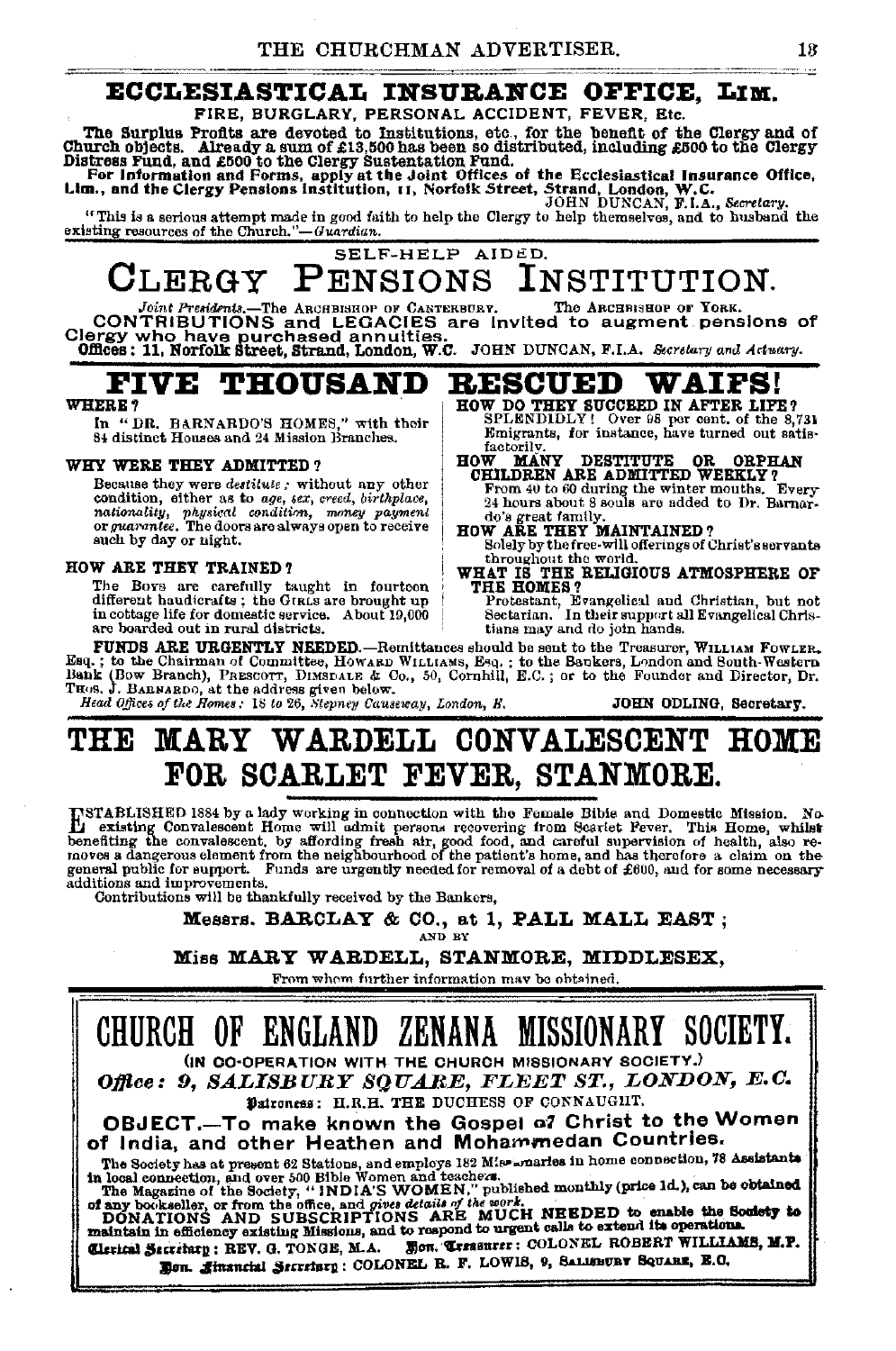

FUNDS URGENTLY NEEDED for Employment and Relief at Jerusalem.

A hove 50 men and boys daily employed at Abraham's Vineyard on Stone Dressing, Soap Making, constructing Rook-hewn Cisterns for Water, etc. Above 3,000 souls annually given food, drinking-water, and clothing. Numbers live in underground airless places, or in sheds exposed to summer sun and winter storms. No furniture but boards, rags, petroleum tins, and sacks for bedding. No water-supply, and unable to get any work, they starve. Many apply to us daily for work, without which they must starve.

DONATIONS THANKFULLY RECKIVED BY

F. A. BEVAN, EsQ., *Hon. Treasurer,* 64, Lombard Street, E. C. E. A. FINN, *Secretary,* 41, Parliament Street, S.W.

# **LONDON CITY MISSION.**<br>EVANGELICAL AND PIONEERING.

EVANGELICAL AND PIONEERING.

**4 7 0 MISSIONARIES EMPLOYED,** 123 of whom visit Special Classes.

Over Half a Million **MEN** Personally Visited Last Year.

The City Missionary is a friend in the homes of the poor, where, when practicable, he reads and expounds Holy Scripture. Converts are urged to join the visible Church.

RESERVE FUND EXHAUSTED & £7,000 NEEDED AT ONCE for Pressing Claims.

*Treasurer*-F. A. Bevan, Esq. *Secretaries* (Rev. T. S. HUTCHINSON, M.A. *Secretaries* (Rev. ROBERT DAWSON, B.A.

Office-3, Bridewell Place, London, E.C.





AND GOTHA, K.G.

Labours afloat and ashore, at home and of all classes and na-<br>tions, fishermen, bargemen, and emigrants.<br>Sixty-eight harbours<br>are occupied.

Income, £88,291.

Increased Contributions and Offertories, ur-<br>genity needed, should be forwarded to the Secretary, Commander W. DAWSON, R.N., 11, Buckingham St., ...<br>".strand, London, W.C.

### SPANISH AND PORTUGUESE CHURCH AID SOCIETY.

President: The Right Rev, the Lord Bi-hop of Worcester. Vice-President: The Very Rev. the Dean of Norwich.

To ald the Reformed Episcopal Churches in the faithful preaching of the Gospel, and to help and encourage them in the great work of evangelization in which they are engaged. Contributions will be gratefully received by the Hight Rev. Lord Bishop of Worcestrer, Hartlebury, Kldderminster; and by<br>the Revs. H. E. Noves, D.D. (Hon. Fin. Sec.), and<br>E. C. UNMACK, M A. (Organizing and Deputation<br>Secretary), at the Office, Church House, Dean's Yard, Westminster, from whom all Information may he obtained.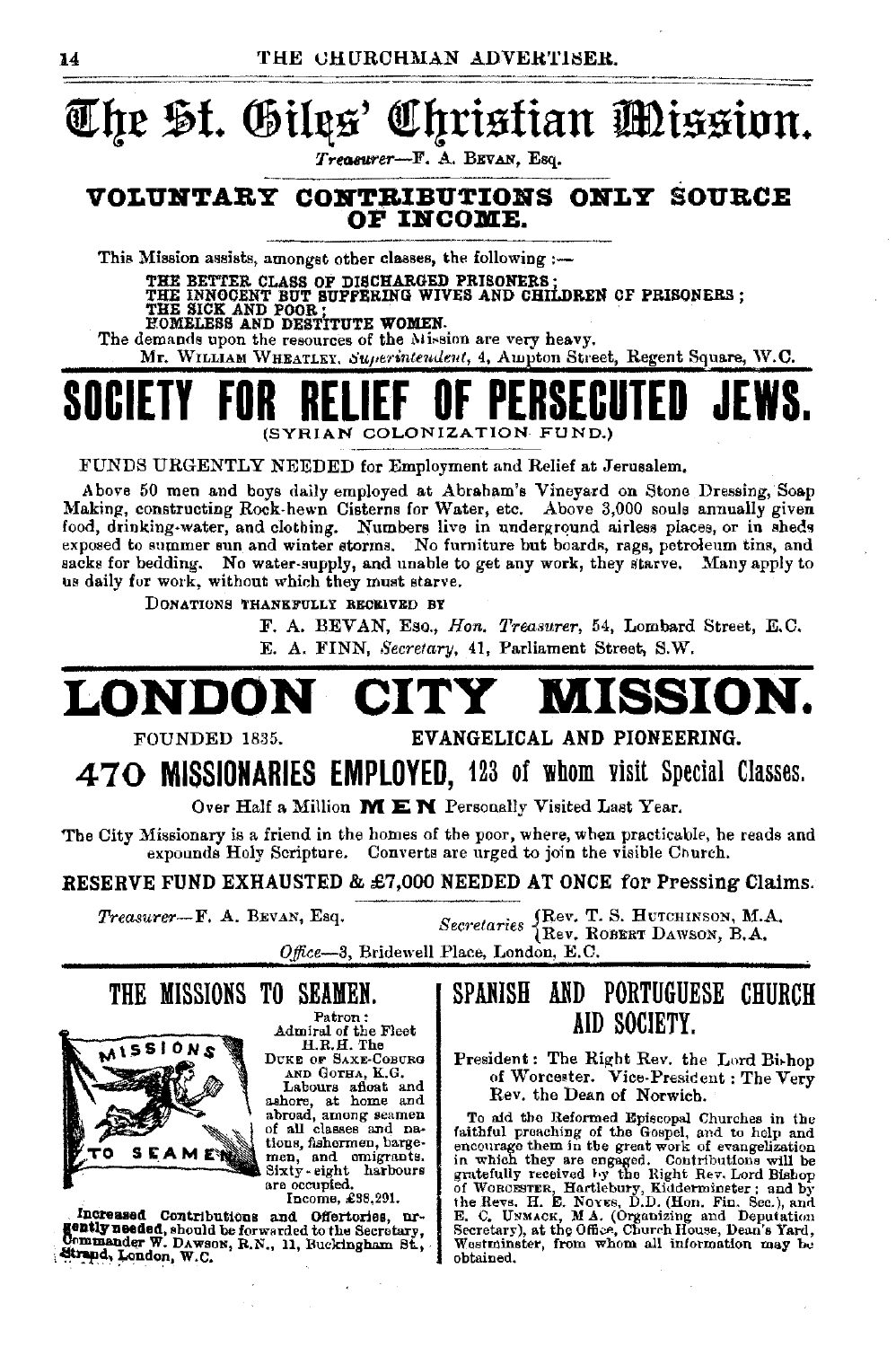# PALESTINE, EGYPT, ATHENS, etc.

THOS. COOK & SON have arranged for a SPECIAL SELECT CONDUCTED 100 DAYS' TOUR, leaving LONDON January 18th next, visiting the HOLY LAND (Jerusalem, Jericho, Bethlehem, Nazareth, Damascus, Baalbec, etc.), Alexandria, Cairo, Nile Trip to the First Cataract, Constantinople, Athens, etc. Also shorter Tours, leaving LoNDON February 8th, 22nd, March 8th, 22nd, and April 2nd.

Private arrangements also made for long or short Conducted and Independent<br>Tours for private or friendly parties. Independent Tours available for one or more passengers, arranged to start by any route, at any date, time, or point, and for ascending the Nile to the First and Second Cataracts, in tourist steamers fitted with every luxury. Pamphlet, with maps and plans, 6d., post free-

*THOS. COOK & SON,* Ludgate Circus, L01ulon; and Branch *Offices.* 



With a record of 54 years' great suc cess among Sailors, Bargemen, and others in the Port of London, the Comtinued help to carry out the noble work of the Mission.

INSTITUTED 1844. Donations and New Subscriptions are urgently needed, payable at Lloyds Bank, or tc

F. PENFOLD, Paymaster-in-Chief, R.N. 31, New Bridge Street, London, E.G.





TWO-AND-A-HALF per CENT. INTEREST allowed on DEPOSITS, repayable on demand.<br>TWO per CENT. on CURRENT ACCOUNTS, on the minimum monthly balances, when not drawn below £100. STOCKS, SHARES, and ANNUITIES purchased and sold.

SAVINGS DEPARTMENT.<br>For the encouragement of Thrift the Bank receives small sums on deposit, and allows Interest monthly on each completed £1. For the encouragement of Thrift the Bank receives small sums on deposit, and allows Interest monthly<br>BIRKBECK BUILDINC SOCIETY. BIRKBECK FREEHOLD LAND SOCIETY.<br>ROW TO PURCHARE A HOURE. HOW to PURCHARE & PLOT of LAND.

BOW TO PUECHASE A HOUSE | HOW to PUECHASE a PLOT of LAND

FOR TWO GUINEAS PER MONTH. FOR FIVE SHILLINGS PER MONTH.

Fhe BIRKBECK ALMANACK, with full particulars, post free. FRANCIS RAVENSCROFT, Manager.

HOLLOWAY'S OINTMENT IS A CERTAIN CURE FOR Chapped Hands, Chilblains, Burns, Scalds, Rheumatism\_, Sciatica, Lumbago, Piles, Old Wounds, Eczema, Erysipelas, AND EVERY FORM OF SKIN DISEASE. Manufactured only at 78, New Oxford Street, London. Sold by all Chemiste and Medicine Yendors